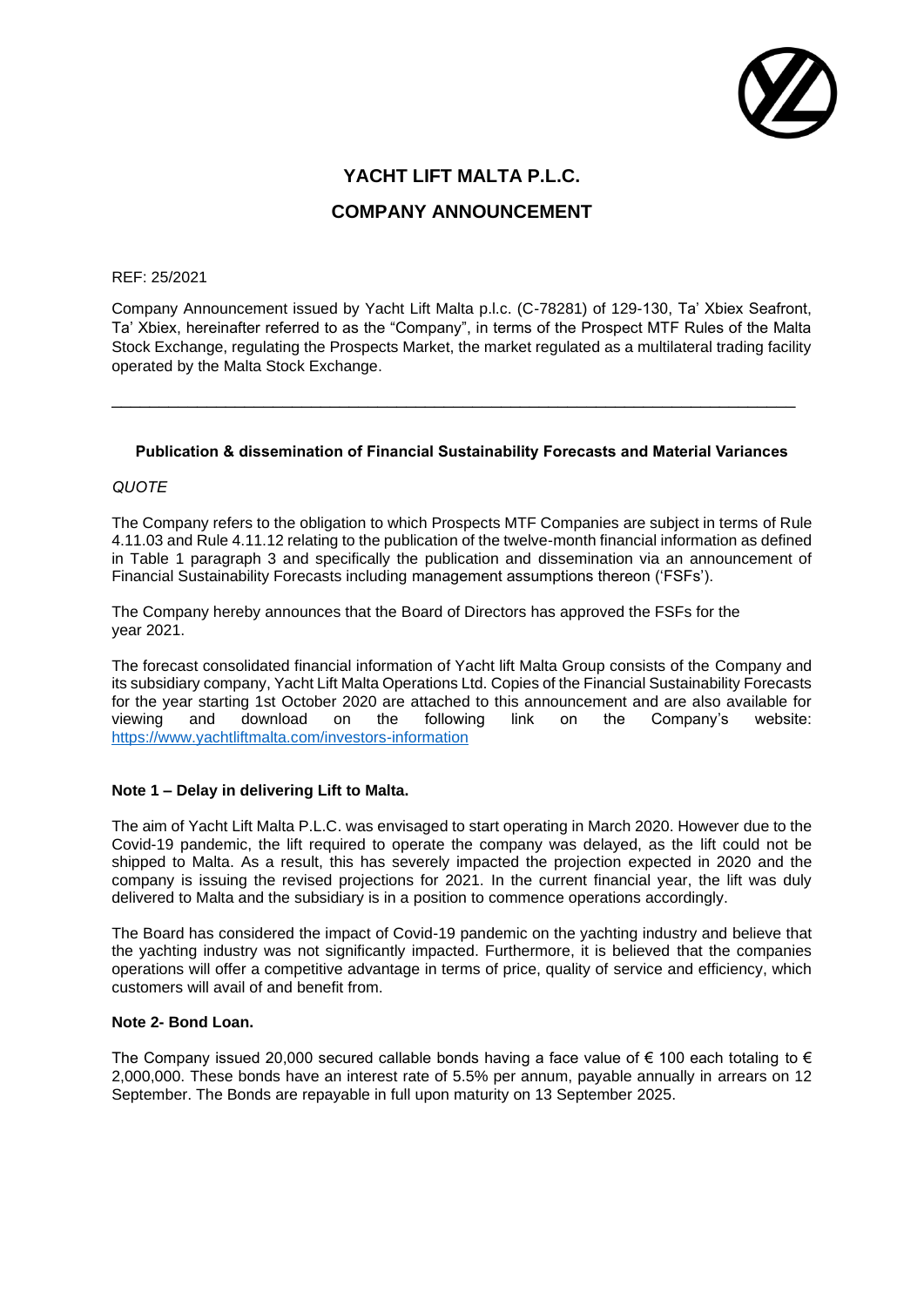

### **Note 3 - Reason for change in Projections.**

The company wishes to highlight that the changes in the forecast over the forecast issued with the admission document have been brought about by the delay in the delivery of the lift which is core to the operations of the company. The updated forecasts are the projections from the companies starting date of operations to the end of the financial year end 30th September 2021.

*UNQUOTE* 

Dr. Katia Cachia Company Secretary

6 th March 2021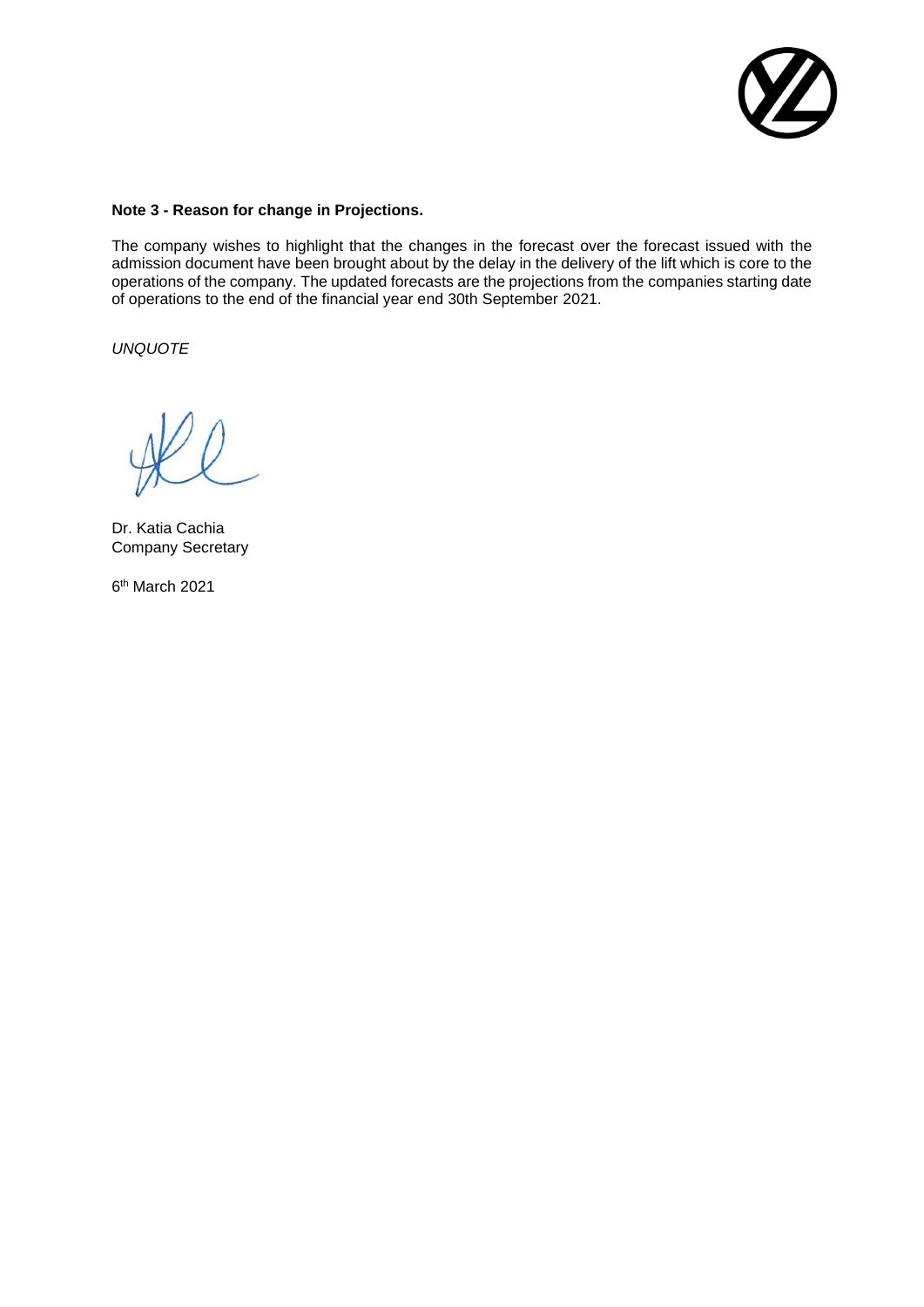# Yacht Lift Malta Consolidated Group

 $\left|$ Forecast Financial Information of Yacht Lift Malta group for the financial year ended 30<sup>th</sup> September 2021

### **Consolidated Statement of Comprehensive Income**

|                                  | <b>Revised Forecast</b> | <b>Admission Document</b> | Variance |
|----------------------------------|-------------------------|---------------------------|----------|
|                                  | 2021                    | 2021                      | 2021     |
|                                  | €000                    | €000                      | €000     |
| Turnover                         | 605                     | 1065.5                    | $-460.5$ |
| <b>Direct Labour Costs</b>       | $-88.4$                 | $-47.2$                   | $-41.2$  |
| <b>Other Direct Costs</b>        | $-118.8$                | $-32.4$                   | $-86.4$  |
| <b>Total Direct Costs</b>        | $-207.2$                | $-79.5$                   | $-127.7$ |
| <b>Indirect Costs</b>            | $-190$                  | $-208.8$                  | 18.8     |
| <b>Other Indirect Costs</b>      | $-177$                  | $-197.5$                  | 20.5     |
| <b>Total Indirect Expenses</b>   | -367                    | $-406.3$                  | 39.3     |
| EBITDA                           | 30.8                    | 579.7                     | $-548.9$ |
| Depreciation & amortization      | $-44.4$                 | $-177.3$                  | 132.9    |
| EBIT                             | $-13.6$                 | 402.4                     | -416     |
| <b>Bond Interest</b>             | $-110$                  | $-110$                    | 0        |
| Amortization of Bond issue costs | $-16$                   | $-10.7$                   | $-5.3$   |
| <b>Finance Costs</b>             | $-22$                   | 0                         | $-22$    |
| Profit before tax                | $-161.6$                | 281.6                     | $-443.2$ |
| Tax                              | 0                       | $-98.6$                   | 98.6     |
| Profit after tax                 | $-161.6$                | 183.1                     | $-344.7$ |

# Yacht Lift Malta Consolidated Group

 $\left|$ Forecast Financial Information of Yacht Lift Malta group for the financial year ended 30<sup>th</sup> September 2021

## **Consolidated Statement of Financial Position**

|                                      | <b>Revised Forecast</b> | <b>Admission Document</b> | Variance             |
|--------------------------------------|-------------------------|---------------------------|----------------------|
|                                      | 2021<br>€000            | 2021<br>€000              | 2021<br>€000         |
|                                      |                         |                           |                      |
| Property, Plant & Equipment          | 1217.4                  | 1328.2                    | $-110.8$             |
| <b>Right of Use Asset</b>            | 75                      | $\mathbf 0$               | 75                   |
| Deferred Tax Asset                   | 47                      | 0                         | 47                   |
| <b>Total Fixed Assets</b>            | 1339.4                  | 1328.2                    | 11.2                 |
| Inventories                          | 4.7                     | 6.5                       | $-1.8$               |
| <b>Trade Receivables</b>             | 185                     | 53.3                      | 131.7                |
| Prepayments                          | 48                      | 95.9                      | $-47.9$              |
| Cash                                 | 90.9                    | 943.7                     | $-852.8$             |
| <b>Total Current Assets</b>          | 328.6                   | 1099.4                    | $-770.8$             |
| <b>Total Assets</b>                  | 1668                    | 2427.6                    | $-759.6$             |
| <b>Trade Payables</b>                | $-146.1$                | $-8.6$                    | $-137.5$             |
| Bank Loan & Overdraft                | $\mathbf 0$             | $\mathbf 0$               | $\mathbf 0$          |
| Lease Liability                      | $-51$                   | $\Omega$                  | $-51$                |
| Accruals                             | $-78$                   | $-98.6$                   | 20.6                 |
| <b>Total current liabilities</b>     | $-275.1$                | $-107.2$                  | $-167.9$             |
| Debt Securities in issue             | $-1936$                 | $-1946.4$                 | 10.4                 |
| Lease Liability                      | $-49$                   | $\mathbf 0$               | $-49$                |
| <b>Total non-current liabilities</b> | $-1985$                 | $-1946.4$                 | $-38.6$              |
| <b>Total Liabilities</b>             | $-2260.1$               | $-2053.6$                 | $-206.5$             |
| <b>Net Assets</b>                    | 3928.1                  | 190.9                     | 3737.2               |
|                                      |                         |                           | 0                    |
| Share Capital                        | 100<br>$-692.1$         | 100<br>274                | $\Omega$<br>$-966.1$ |
| <b>Retained Earnings</b>             |                         |                           |                      |
| <b>Total Shareholder's Equity</b>    | $-592.1$                | 374                       | $-966.1$             |